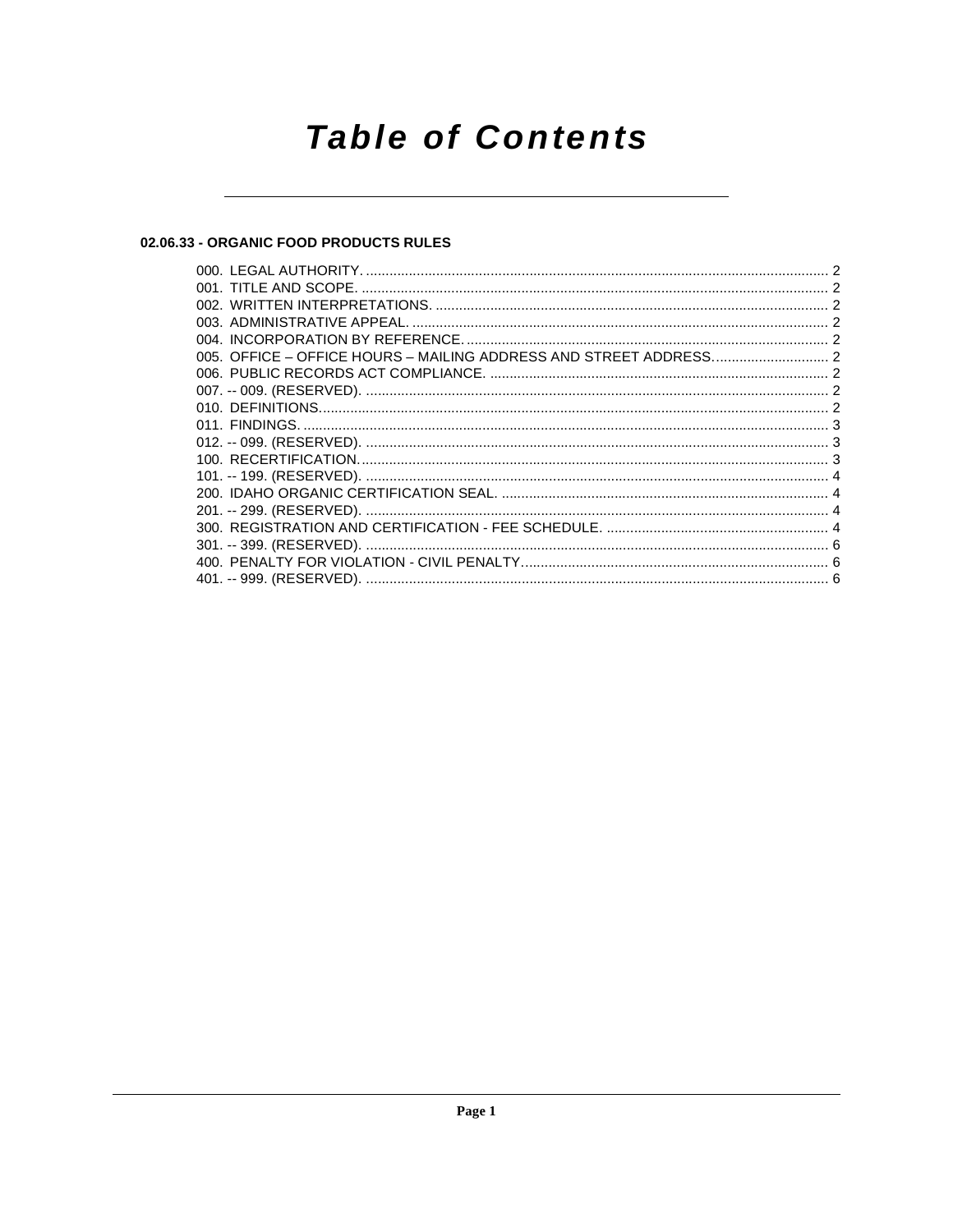#### **IDAPA 02 TITLE 06 CHAPTER 33**

### **02.06.33 - ORGANIC FOOD PRODUCTS RULES**

<span id="page-1-2"></span><span id="page-1-1"></span><span id="page-1-0"></span>

| <b>LEGAL AUTHORITY.</b><br>000.<br>This chapter is adopted under the legal authority of Section 22-1103, Idaho Code.<br>$(4-2-03)$ |                  |                                                                                                |            |
|------------------------------------------------------------------------------------------------------------------------------------|------------------|------------------------------------------------------------------------------------------------|------------|
| 001.                                                                                                                               | TITLE AND SCOPE. |                                                                                                |            |
|                                                                                                                                    | 01.              | <b>Title.</b> The title of this chapter is IDAPA 02.06.33, "Organic Food Products Rules".      | $(4-2-03)$ |
|                                                                                                                                    | 02.              | Scope. These rules govern:                                                                     | $(4-2-03)$ |
|                                                                                                                                    | a.               | Definitions;                                                                                   | $(4-2-03)$ |
|                                                                                                                                    | b.               | The requirements for production and handling of organic plant and animal products;             | $(4-2-03)$ |
|                                                                                                                                    | c.               | Labels and labeling of organic plant and animal products;                                      | $(4-2-03)$ |
|                                                                                                                                    | d.               | General requirements for certification of producers and handlers of plant and animal products; | $(4-2-03)$ |
|                                                                                                                                    | e.               | Fee structure; and                                                                             | $(4-2-03)$ |
|                                                                                                                                    | f.               | Penalty provisions for violation of organic law and rules.                                     | $(4-2-03)$ |
| 002.                                                                                                                               |                  | <b>WRITTEN INTERPRETATIONS.</b><br>There are no written interpretations of these rules.        | $(4-2-03)$ |
| <b>ADMINISTRATIVE APPEAL.</b><br>003.<br>Section 22-1108, Idaho Code, provides for an appeal process.                              |                  |                                                                                                | $(4-2-03)$ |

#### <span id="page-1-5"></span><span id="page-1-4"></span><span id="page-1-3"></span>**004. INCORPORATION BY REFERENCE.**

The December 21, 2000 Code of Federal Regulations (CFR) 7 CFR Part 205 Subchapter M-Organic Foods Production Act Provisions, except sections 205.620 through 205.642, is incorporated by reference. Copies of this document may be obtained from the Idaho State Department of Agriculture (ISDA), 2270 Old Penitentiary Road, PO<br>Box 790, Boise, Idaho 83701 and are also available at the state law library. (4-2-03) Box 790, Boise, Idaho 83701 and are also available at the state law library.

#### <span id="page-1-6"></span>**005. OFFICE – OFFICE HOURS – MAILING ADDRESS AND STREET ADDRESS.**

**01. Office Hours**. Office hours are 8 a.m. to 5 p.m., Mountain Time, Monday through Friday, except designated by the state of Idaho. (4-2-03) holidays designated by the state of Idaho.

**02. Mailing Address**. The mailing address for the central office is Idaho State Department of Agriculture, P.O. Box 790, Boise, Idaho 83701. (4-2-03)

**03.** Street Address. The central office of the Idaho State Department of Agriculture is located at 2270 tentiary Road, Boise, Idaho 83712. (4-2-03) Old Penitentiary Road, Boise, Idaho 83712.

#### <span id="page-1-7"></span>**006. PUBLIC RECORDS ACT COMPLIANCE.**

These rules are public records available for inspection and copying at the department. (4-2-03)

#### <span id="page-1-8"></span>**007. -- 009. (RESERVED).**

#### <span id="page-1-10"></span><span id="page-1-9"></span>**010. DEFINITIONS.**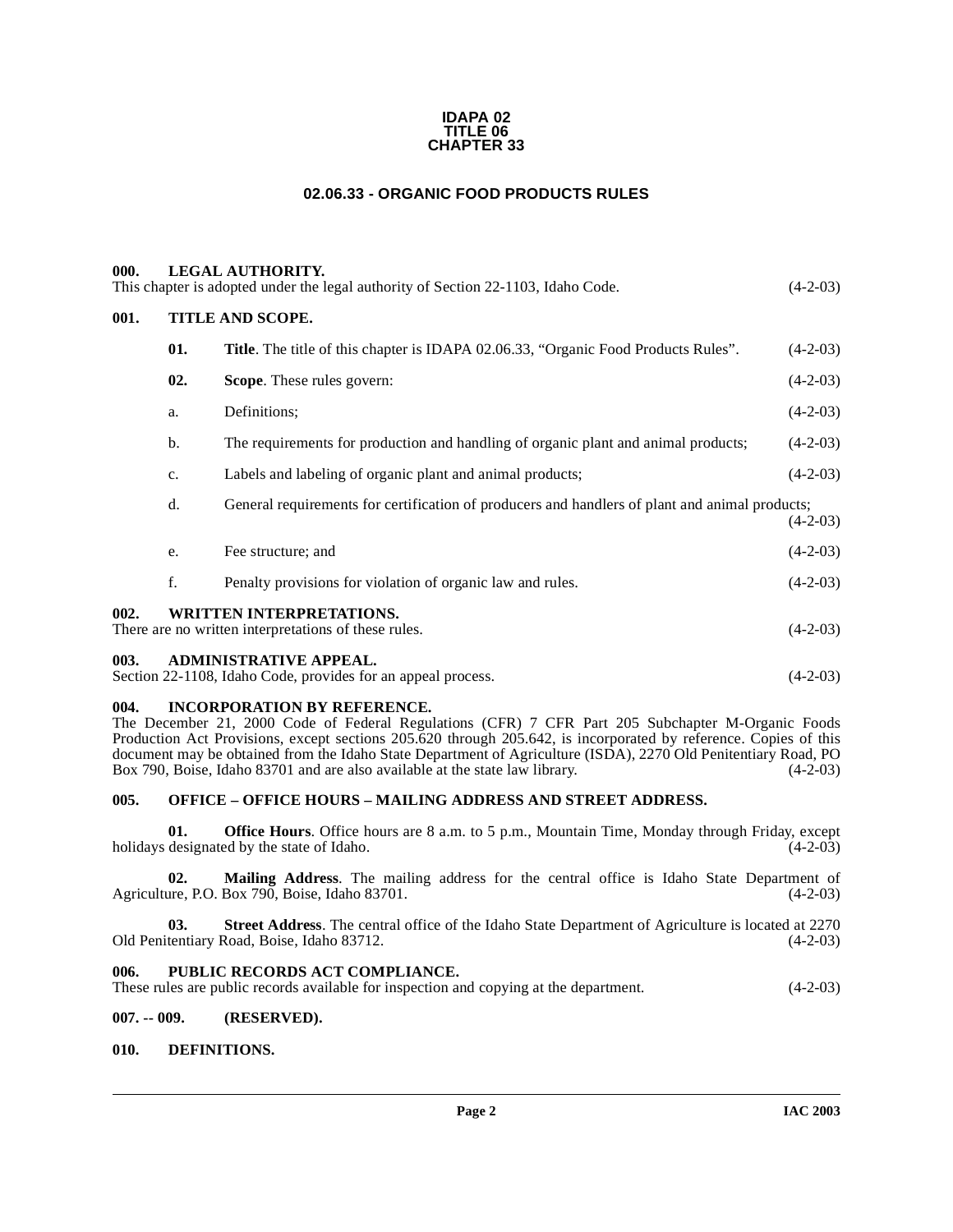| <b>IDAHO ADMINISTRATIVE CODE</b> | <b>IDAPA 02.06.33</b>              |
|----------------------------------|------------------------------------|
| <b>Department of Agriculture</b> | <b>Organic Food Products Rules</b> |

**01. Department**. The Idaho State Department of Agriculture. (4-2-03)

<span id="page-2-4"></span>**02. Director**. The director of the department of agriculture or the director's designee. (4-2-03)

**03. Food Products**. Shall include all agricultural, horticultural, viticultural and vegetable products of the soil, apiary and apiary products, poultry and poultry products, livestock and livestock products, milk and dairy products and aquaculture products. (4-2-03) products and aquaculture products.

**04. Handler**. Any person or organization who processes, packages, resells, transports or stores organic food products or nonorganic food products. (4-2-03)

<span id="page-2-6"></span><span id="page-2-5"></span>**05. Livestock**. Cattle, swine, sheep, goats, ratites, domestic cervidae and bison. (4-2-03)

**06. Organic Certification Seal**. The design approved by the director and which when imprinted or affixed on labels, packages or products, or used in advertising in any manner, shall signify that the standards and rules developed in accordance with the provisions of Chapter 11, Title 22, Idaho Code, and all other conditions of the provisions of that chapter have been met. (4-2-03)

**07. Organic Food Product**. Any food product that is marketed using the term organic, or any derivative of the term organic in its labeling or advertising. Organic foods are those processed, packaged, transported and stored to retain maximum nutritional value, without the use of artificial preservatives, coloring or other additives, irradiation, or synthetic pesticides. (4-2-03) irradiation, or synthetic pesticides.

<span id="page-2-7"></span>**08. Organically Grown Food Products**. Food products which are produced without the use of synthetically compounded fertilizers, pesticides, or growth regulators for a period not less than thirty-six (36) months prior to harvest. Organically grown food products are produced under the standards and rules established in accordance with the provisions of Chapter 11, Title 22, Idaho Code, and by other qualified agencies. (4-2-03) accordance with the provisions of Chapter 11, Title 22, Idaho Code, and by other qualified agencies.

**Person**. Any individual, partnership, association, corporation, or any organized group of persons whether incorporated or not. (4-2-03)

| 10. | <b>Producer.</b> Any person or organization who: | $(4-2-03)$ |
|-----|--------------------------------------------------|------------|
|     |                                                  |            |

- a. Grows, raises or produces a food product; and (4-2-03)
- b. Sells the food product as, or offers it for sale as, an organic food. (4-2-03)

**11.** Vendor. Any person who sells organic food products to the consumer or another vendor.  $(4-2-03)$ 

#### <span id="page-2-0"></span>**011. FINDINGS.**

The adoption of IDAPA 02.06.33, "Organic Food Products Rules" will facilitate domestic and international marketing of fresh and processed food that is organically produced and assure consumers that such products meet consistent, uniform standards. (4-2-03)

#### <span id="page-2-1"></span>**012. -- 099. (RESERVED).**

#### <span id="page-2-8"></span><span id="page-2-2"></span>**100. RECERTIFICATION.**

<span id="page-2-3"></span>**01.** Eligibility. In addition to the requirements outlined in 7 CFR Part 205 Subchapter M-Organic Foods Production Act Provisions "Continuance of Certification," all producers and handlers shall attend one seminar annually to be eligible for recertification.

<span id="page-2-9"></span>**02. Request For Approval**. A producer or handler attending a seminar that is either in or out of state or the organizer of a seminar shall submit to the department a request for approval of a seminar not less than thirty (30) days prior to the scheduled seminar. Such a request shall be submitted on a form prescribed by the department. Under exceptional circumstances, as described in writing by the producer or handler requesting approval, the thirty (30) day requirement may be waived. (4-2-03) requirement may be waived.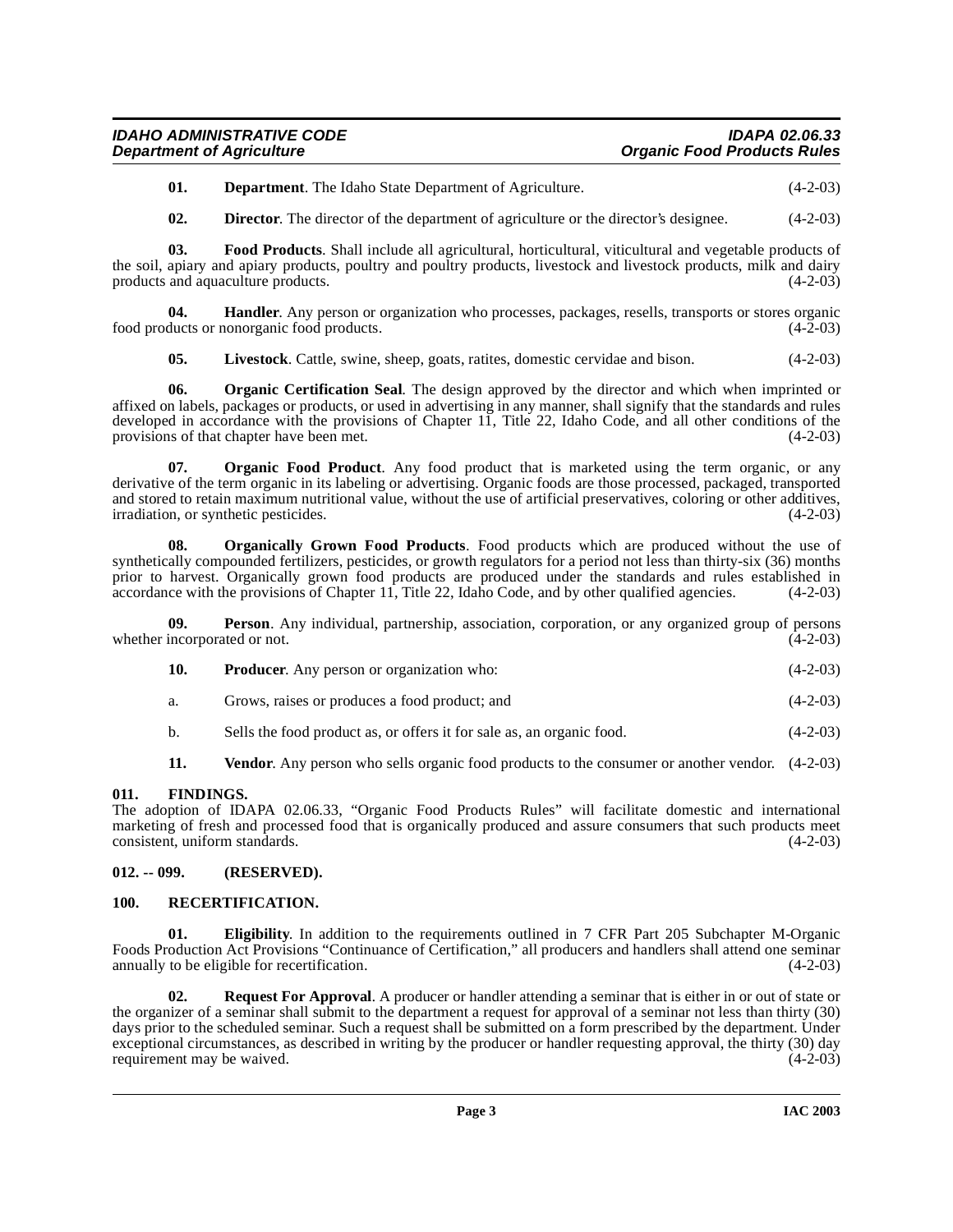| 03.<br>attendees. |     | <b>List Of Attendees.</b> The organizer of an approved seminar shall submit to the department a list of | $(4-2-03)$ |
|-------------------|-----|---------------------------------------------------------------------------------------------------------|------------|
|                   | 04. | <b>Official Approval.</b> Official approval shall be given only for those seminars that deal with:      | $(4-2-03)$ |
|                   | a.  | Organic production;                                                                                     | $(4-2-03)$ |
|                   | b.  | Integrated pest management;                                                                             | $(4-2-03)$ |
|                   | c.  | Sustainable agriculture practices;                                                                      | $(4-2-03)$ |
|                   | d.  | Organic handling; or                                                                                    | $(4-2-03)$ |
|                   | e.  | Processing practices.                                                                                   | $(4-2-03)$ |
|                   |     |                                                                                                         |            |

#### <span id="page-3-0"></span>**101. -- 199. (RESERVED).**

#### <span id="page-3-5"></span><span id="page-3-1"></span>**200. IDAHO ORGANIC CERTIFICATION SEAL.**

**01. Description Of Seal**. The Idaho seal must replicate the form and design of the example in Figure 1 and must be printed legibly and conspicuously.

## **FIGURE 1**



(4-2-03)

**02. Utilization Of Seal**. The Idaho organic certification seal as approved by the director and as shown in Figure 1, may be imprinted or affixed on labels, packages or products, or used in advertising in any manner, shall signify that the standards and rules developed in accordance with the provisions of this rule and all other conditions of the provisions of this chapter have been met. (4-2-03) the provisions of this chapter have been met.

a. Any container manufacturer may apply for authorization to imprint facsimiles of the ISDA organic certification seal on containers of organic products.

b. Authorization granted to imprint facsimile seals shall be subject to review by the director on an asis, or more frequently if necessary. (4-2-03) annual basis, or more frequently if necessary.

c. Seals are available at the Department at the cost of two and one-half cents (\$.025) each plus Idaho  $s$ ales tax.  $(4-2-03)$ 

#### <span id="page-3-2"></span>**201. -- 299. (RESERVED).**

#### <span id="page-3-6"></span><span id="page-3-3"></span>**300. REGISTRATION AND CERTIFICATION - FEE SCHEDULE.**

<span id="page-3-4"></span>**01. Deadlines For Applications Of Registration**. All organic food producers and organic handlers in Idaho, shall register with the Department by April 30th of each year. The application and fees shall be forwarded to the Department on forms furnished by the Department. Applications received after April 30th will be considered late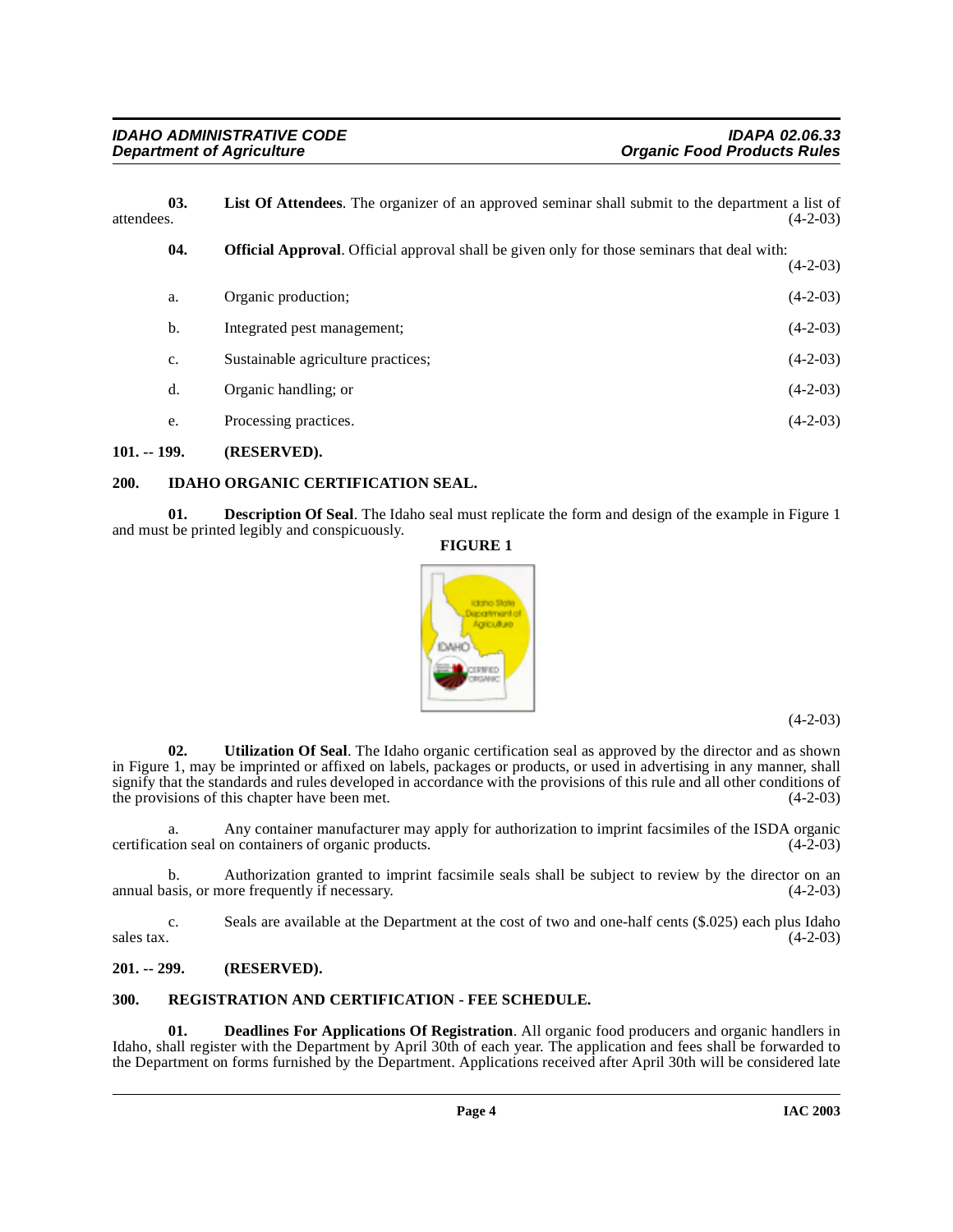applications. (4-2-03)

<span id="page-4-1"></span>**02. Deadlines For Applications Of Certification**. All organic food producers and organic handlers in Idaho shall be certified with the Department or another certifying agent accredited under the National Organic Program, except those production or handling operations exempted in Section 205.101 of 7 Code of Federal Regulations (CFR). All organic food producers and organic handlers certifying with the Department are subject to an annual on-site inspection. All applicants applying for certification with the Department, shall submit the application and fees to the Department on forms furnished by the Department. Applications for certification received prior to April 30th will be given priority scheduling for on-site inspection services. Applications received after April 30th will be considered late applications. Late applicants may lose the opportunity to have their on-site inspection scheduled in conjunction with other applicants in the area, which could result in substantially higher inspection fees. Applications for producer certification received after July 1 will not be accepted. (4-2-03)

#### <span id="page-4-0"></span>**03. Annual Registration Fees**. (4-2-03)

a. Organic producer with annual gross income of more than five thousand dollars (\$5,000) - One dollars (\$100). (4-2-03) hundred dollars  $(\$100)$ .

b. Organic producer with annual gross income of less than five thousand dollars (\$5,000) - Twentyfive dollars  $(\$25)$ . (4-2-03)

c. Organic handler with annual gross income of more than five thousand dollars (\$5,000) - One hundred dollars  $(\$100)$ .

d. Organic handler with annual gross income of less than five thousand dollars (\$5,000) - Twenty-five dollars (\$25). (4-2-03)

e. A person who produces and handles their own organic food products shall pay only one (1) on fee of one hundred dollars (\$100) or twenty-five dollars (\$25) based on gross annual income. (4-2-03) registration fee of one hundred dollars  $(\$100)$  or twenty-five dollars  $(\$25)$  based on gross annual income.

#### <span id="page-4-3"></span>**04. Inspection Fees**. (4-2-03)

a. The hourly rate is twenty-five dollars (\$25) including travel time. (4-2-03)

b. Travel time from an inspector's normal duty station to the inspection site and return to normal duty station will be compensable time charged to the applicant. (4-2-03)

c. There will be a minimum charge of twenty-five dollars (\$25) plus mileage for any inspection. (4-2-03)

d. A mileage rate as approved by the Board of Examiners will be included in the inspection fees.  $(4-2-03)$ 

e. The costs for chemical residue analysis of organically grown food products may be assessed ne producer or handler. (4-2-03) against the producer or handler.

f. Inspections conducted on weekends, holidays, or after normal office hours will be charged at an hourly rate of thirty-seven dollars and fifty cents (\$37.50) including travel time with a minimum charge of one (1) hour plus mileage. (4-2-03)

#### <span id="page-4-2"></span>**05. Graduated Gross Sales Fee Schedule**. (4-2-03)

a. In addition to the fees prescribed above, all producers and handlers shall remit with their registration application an amount based on their annual gross organic sales during the last calendar year, or in the case of a first-time registrant, a projected gross dollar amount for the upcoming calendar year, with a minimum fee of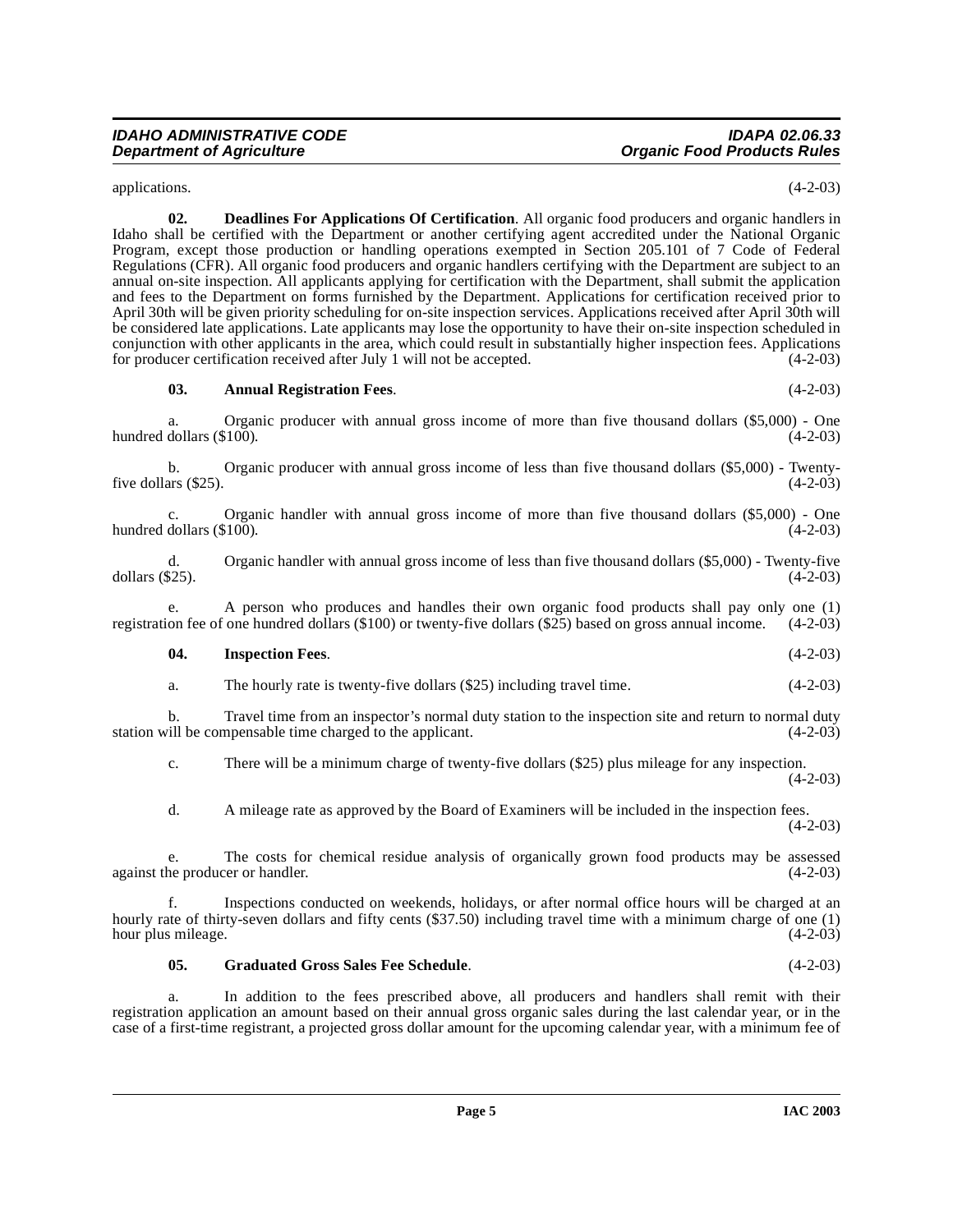#### **IDAHO ADMINISTRATIVE CODE IDAPA 02.06.33 Department of Agriculture Community Community Community Community Community Organic Food Products Rules**

| $0 - 2,000$       | \$10                              |
|-------------------|-----------------------------------|
| $2,001 - 5,000$   | \$25                              |
| $5,001 - 10,000$  | \$50                              |
| 10,001 - 15,000   | \$75                              |
| 15,001 - 20,000   | \$100                             |
| 20,001 - 25,000   | \$125                             |
| 25,001 - 30,000   | \$150                             |
| 30,001 - 35,000   | \$175                             |
| 35,001 - 50,000   | \$250                             |
| 50,001 - 75,000   | \$375                             |
| 75,001 - 100,000  | \$500                             |
| 100,001 - 150,000 | \$750                             |
| 150,001 - 200,000 | \$1,000                           |
| 200,001 - 280,000 | \$1,400                           |
| 280,001 - 375,000 | \$1,875                           |
| 375,001 - 500,000 | \$2,500                           |
| 500,001 and up    | $0.5\%$ of gross<br>organic sales |

ten dollars (\$10). The graduated gross organic sales fee structure is as follows:

(4-2-03)

b. Registration and application fees are non-refundable. (4-2-03)

#### <span id="page-5-0"></span>**301. -- 399. (RESERVED).**

#### <span id="page-5-1"></span>**400. PENALTY FOR VIOLATION - CIVIL PENALTY.**

Any person violating these rules may be assessed a civil penalty as set forth in Section 22-1104, Idaho Code.

 $(4-2-03)$ 

<span id="page-5-2"></span>**401. -- 999. (RESERVED).**